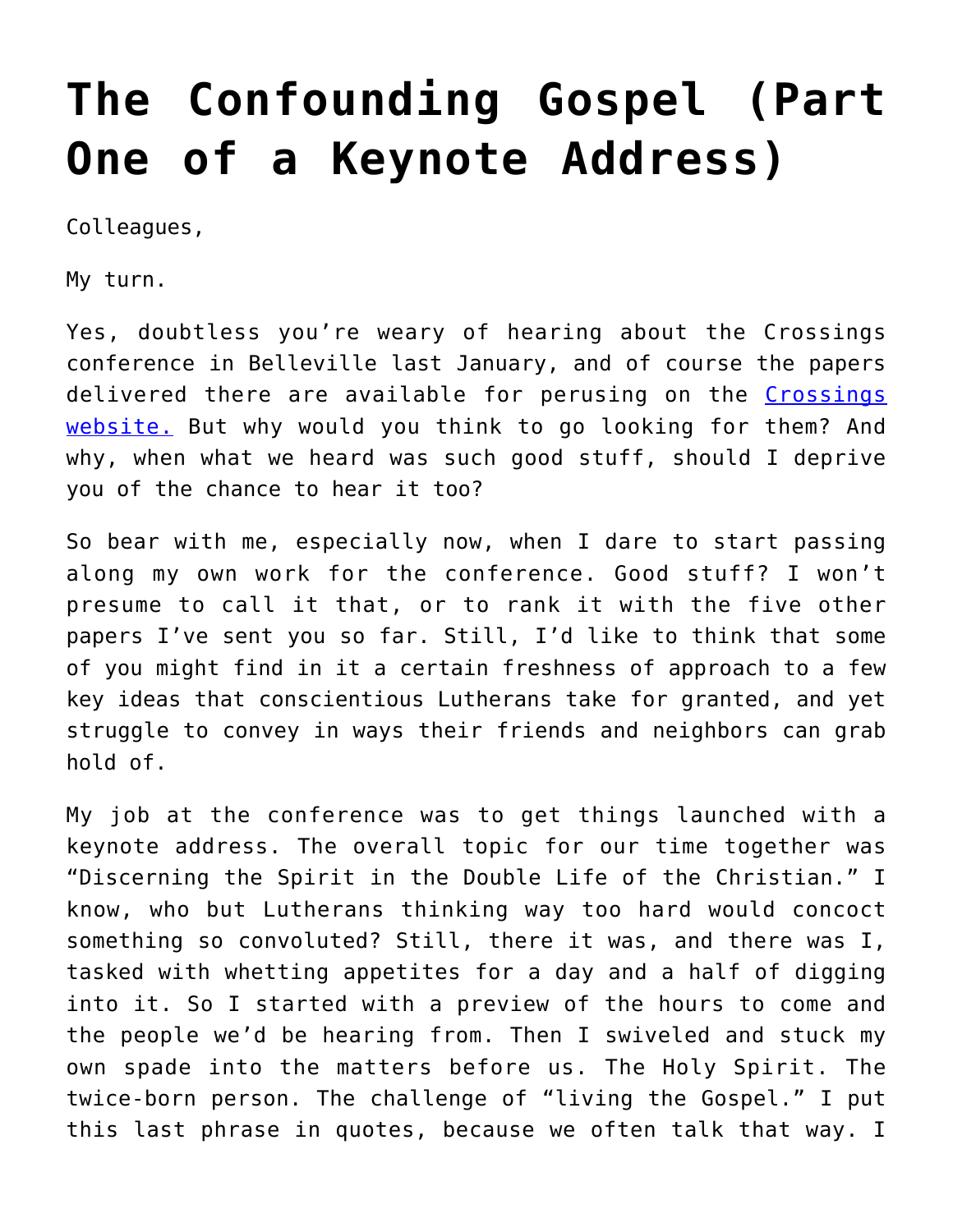wish we didn't. However sweet and earnest it sounds, it's opaque, a sort of verbal frosting spread over the half-baked cake of our confusions.

Here, then, is my stab at penetrating a few of those confusions. I'll deliver it in three parts, each running to about 2,000 words. As I opined some weeks ago, that's enough for one post.

Peace and Joy, Jerry Burce

## **The Spirit-given Challenge of the Double-Life**

\_\_\_\_\_\_\_\_\_\_\_\_\_\_\_\_\_\_\_\_\_\_\_\_\_\_\_\_\_\_\_\_\_\_\_\_\_\_\_\_\_\_\_\_\_\_

Keynote Address for the Sixth International Crossings Conference at Belleville, Illinois, on 25 January 2016

by Jerome Burce

### **I. Gospel**

First: my own word of warm welcome to this Sixth International Conference of the Crossings Community, where we'll continue an exploration that began in 2007, at our first conference, when the topic was the Gospel itself—Honest-to-God Gospel, as we billed it that year. Honest-to-God as opposed to dishonest-to-God. Gospel so good, so strong so fresh—good news so deeply anchored in the apostolic witness to the impossible astonishment of God Almighty draped for our sake today in the crucified flesh of Jesus of Nazareth—that even the silliest of sinners, yours truly, for example, is suddenly free to laugh at himself, or to deplore himself, and even so to trust this God with a glad and cheerful heart in life and in death; and yes, he does this now without pretense—without succumbing, that is, to the sinner's standard folly of hanging one's hopes on the supposition, both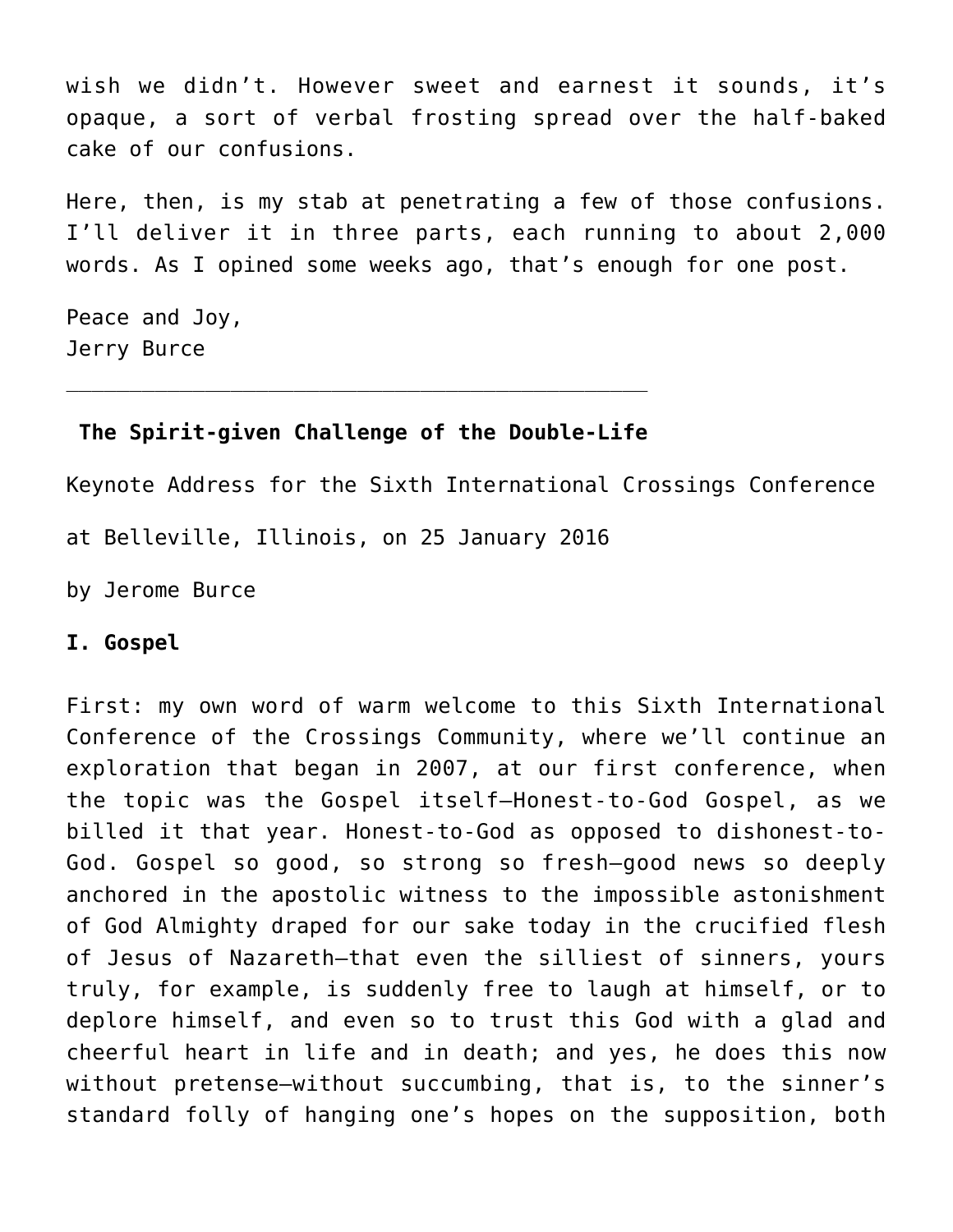arrogant and baseless, that God is really not so good and fierce and righteous and demanding as God claims to be. "He's sure to let me slide," the stupid sinner keeps saying, "if indeed he's even there to worry about at all."

Honest-to-God Gospel is the death of such drivel, thank God—God who replaces the compulsion to spout it with the joy some shepherds celebrated one night in Bethlehem as they headed back to their fields, no longer fretting as they long had over the fact that they stank to high heaven the way shepherds are wont to do. Once there, of course, they knuckled down to the rest of the night's work and tended their smelly sheep, this being the first and best of ways to keep glorifying and praising God for the sweet aroma of that baby in the manger they had just been drenched in. Above them the skies still echoed absurdly with the sound of God's delight in them, and in us all—or so we dared in Christ to assume this past Christmas Eve.

## **II. Explorations Thus Far**

I hope you'll pardon me for the length and thickness of this opening salvo. For those of you new to Crossings, it's essential that I underscore what this little band of misfits is all about. Our passion is the Gospel, nothing less, nothing other. Our mission—self-appointed, some might say—is to think about the Gospel, and argue for the Gospel in the life of the Church, for the sake of the world, and especially for the consolation and encouragement of down-to-earth Christian people as they go about their days. That's why, among much else, we organize these conferences, inviting old friends and new ones alike to share our joy, and even better to increase it as they bring their gifts of faith and thought to bear on the conversation. Thank God for them; thank God tonight for each of you.

So looking back, in 2008 we explored the importance, for the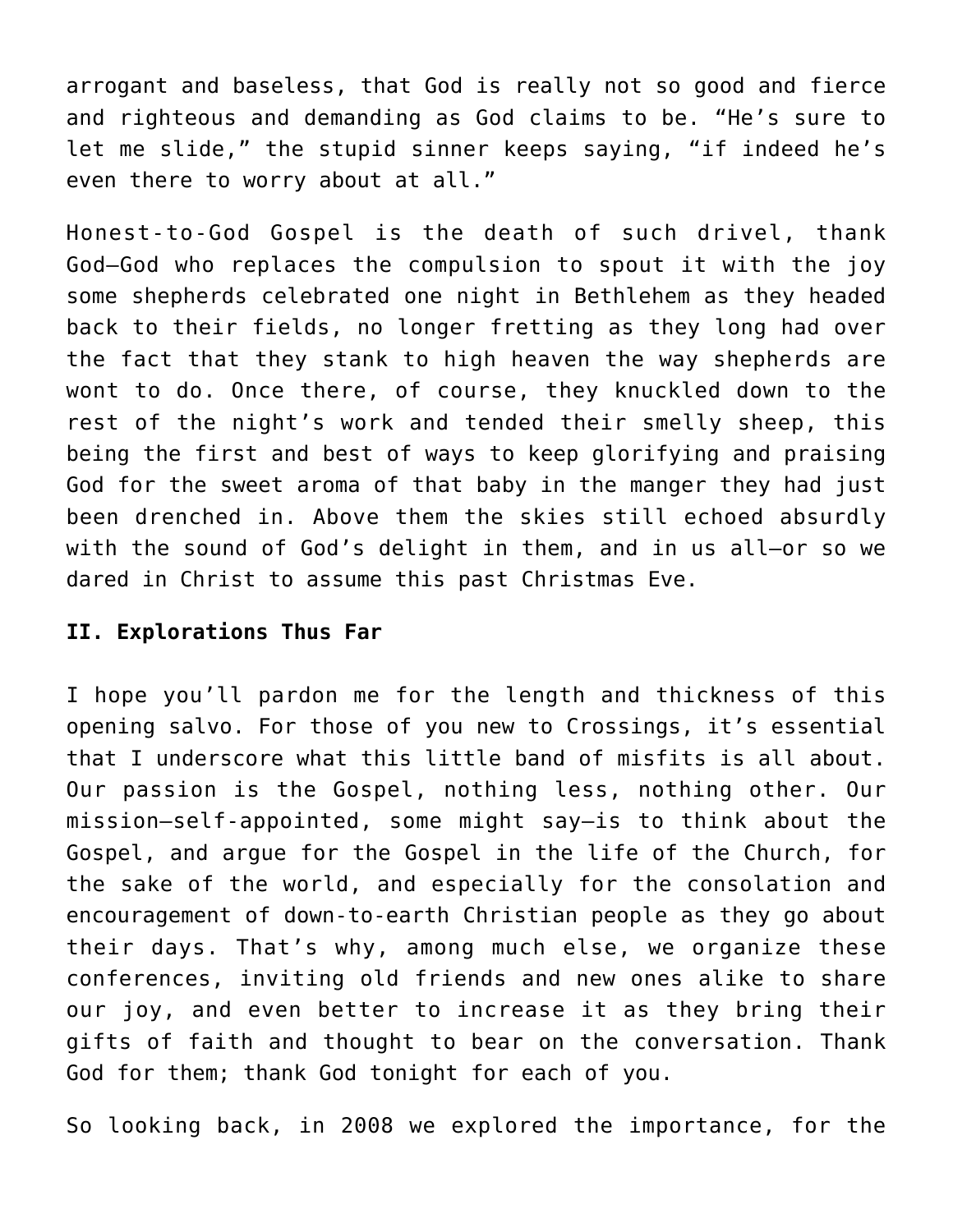sake of God's Gospel and the people it's meant for, of maintaining a sharp distinction between it and God's Law, that other great Word with its own set of tasks. Here, of course, we followed Luther and his colleagues, who all too rarely get the hearing they deserve these days.

In 2010 we tracked the implications of this Law/Gospel distinction for the mission of the Church. We did the same in 2012 around the hot-button topic of Christian discipleship. Two years ago, in 2014, we discussed the pluralistic assumptions of contemporary Western culture, and the challenges these pose both to the church's mission and to our calling as baptized people to keep trusting our Lord Jesus Christ day after day, this being what discipleship is finally all about.

I mention in passing that the key presentations at all these conferences are available on the Crossings website. Most all of them are well worth your time, and many offer insights that you won't find elsewhere. I encourage you to check them out, or to read them again, as the case may be.

## **III. The Topic This Year**

Meanwhile, and all too suddenly, it's 2016. Again we come together with God's Gospel as our focus and our passion, and again we aim to build on work we've done already. Again our playground, so to speak—the factory floor, if you prefer things serious—is a conundrum, one that the Gospel itself creates; and the overriding question for our work together between now and Wednesday noon is how to use the Gospel to address the very mess it thrusts us into every day of our lives.

Here's the conundrum: where anything properly called Christian is concerned, there isn't one, there are two. Not that all Christians recognize this, but we-all are Lutheran Christians,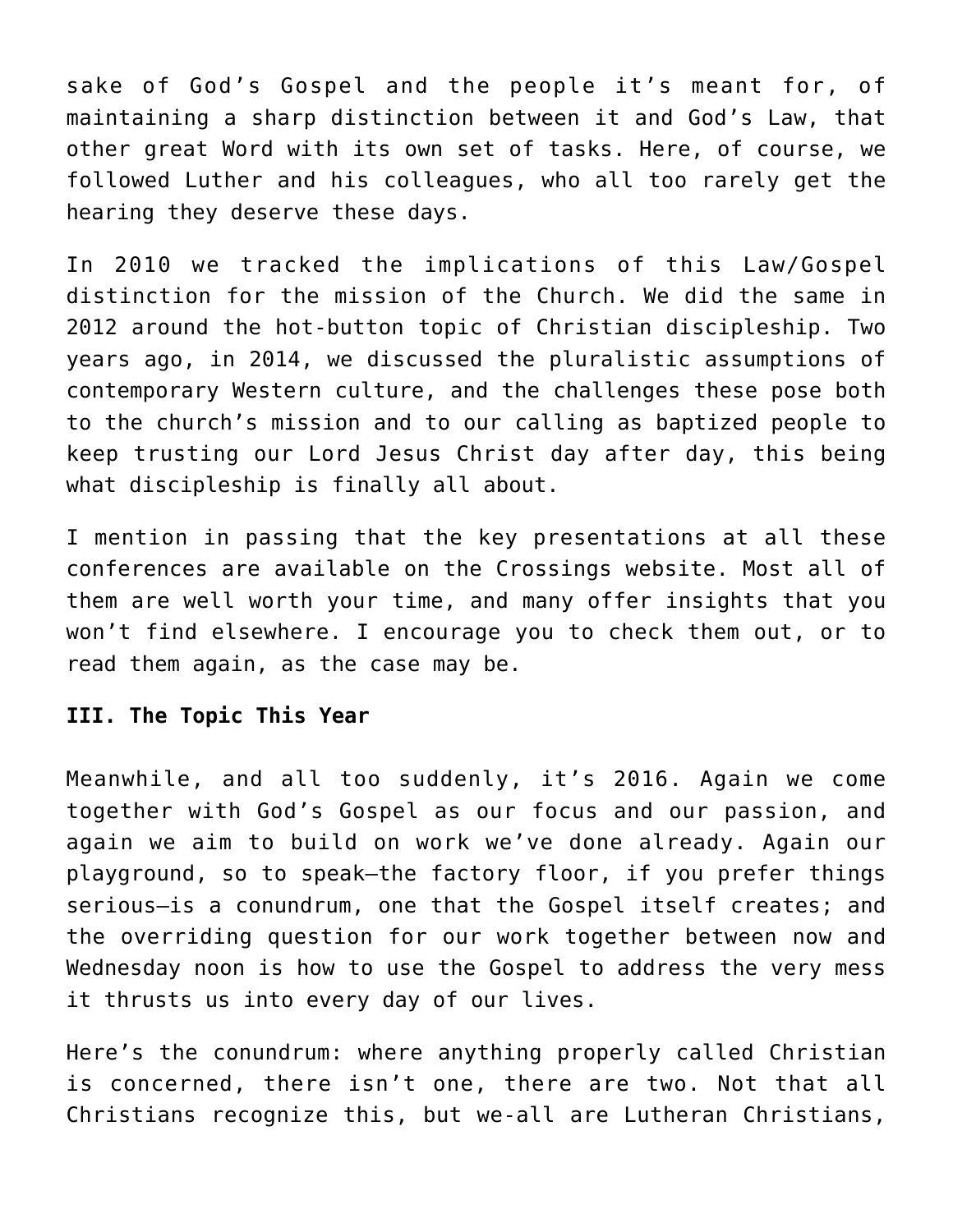and so we do, this being the best gift we can offer to the conversation of the wider church.

So, for example, there isn't one creation we're all enmeshed in, there are two creations, the second launched on Easter Sunday, "when it was still dark," as St. John says in the first verse of chapter 20, where the allusion to Genesis 1 is beyond reasonable dispute.

There isn't one Word from God that defines, launches, shapes, and governs these two creations and requires our attention, there are two such Words from God, each asserting and exercising its distinct jurisdiction, each running its own kingdom, to use the older language that no one understands anymore. In any case, here is Law. There is Gospel, as many of us heard again last night, from Marcus Felde—two words, not one.

Because of that there isn't one way of being righteous, there are two ways of being righteous. So says Paul in Romans 3, and he says it emphatically, with a big fat "but" interposed between the two—in Greek, *alla—*so that we see each as an alternative to the other, not a supplement, an add-on for the other, as people keep wanting even so to treat them—thank you, John Calvin.

Again, there isn't one birth, but two births, not one me, one you, but two me's, two you's. I assume that Dr. Turnbull—Steve, as he'll want us to call him—will lay this out for us tomorrow, as he walks us through the consternation of Nicodemus, the first person in an endless stream of people who have found this idea befuddling, John 3.

So also in first-century Corinth there isn't one church to describe, but two churches, the one a rowdy pack of confused and quarrelsome people, the other a sacrosanct temple of God, 1 Corinthians 3. That this applies to churches today is something we'll also hear about tomorrow, or so I surmise, as we welcome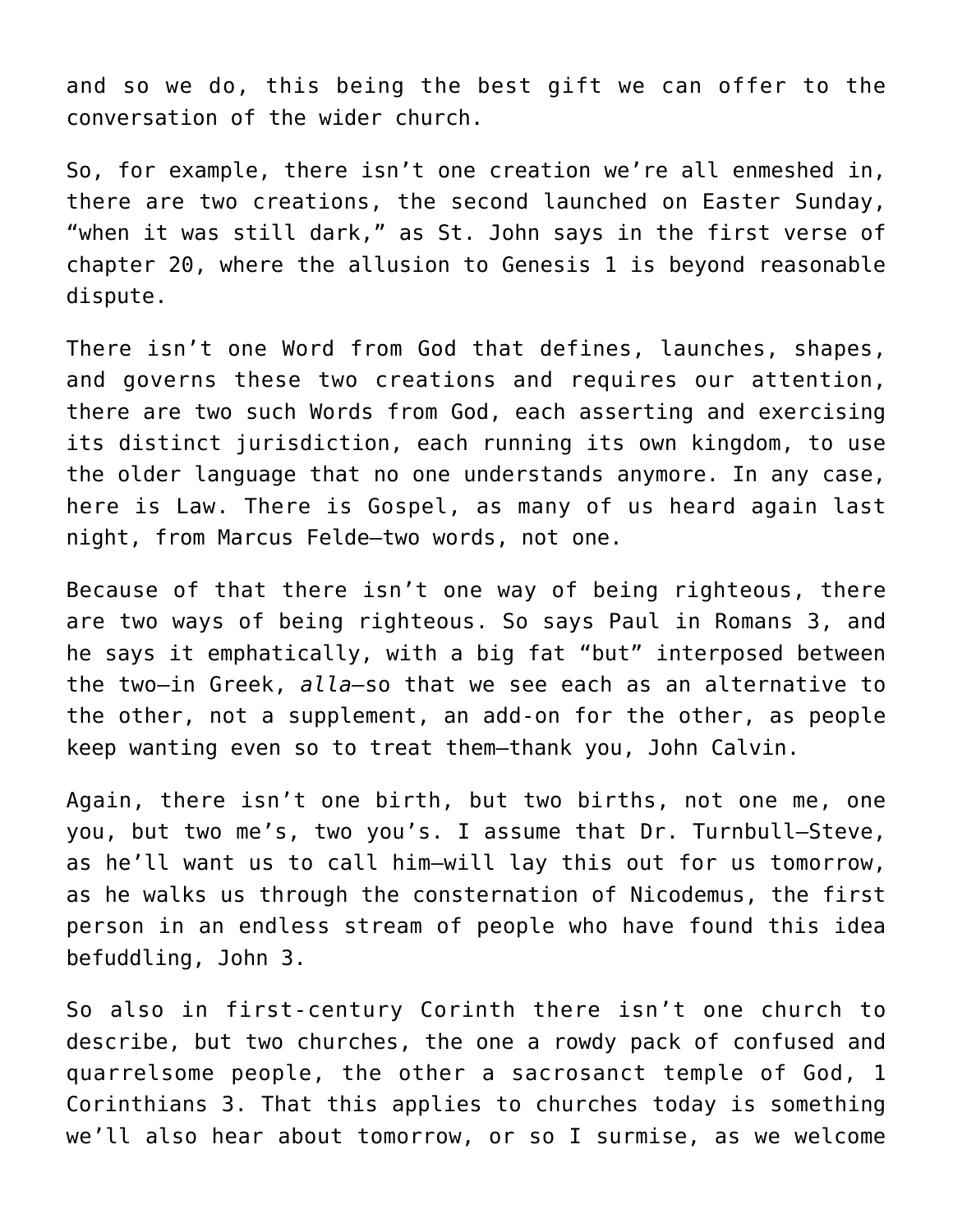### first Dr. Schifrin and then Pastor Takamura to the podium.

And no, we're not done with this: because, as we saw in 2010, God charges baptized people not with one mission, but two missions; and when they get up in the morning and make the sign of the cross, they're reminded that their multiple callings—the fancy word here is "vocation"—are not of one sort, but two sorts. The first is immediately and often sharply defined by the agents of God you're working for—your boss, your spouse, your kids, your customers, the clown ahead of you on the freeway who keeps tapping his brakes in the blithe expectation that you're paying attention and won't rear-end him. Alongside that is vocation of the other sort, this one defined ever so vaguely by the Son of God when he tells you to let the light of your confidence in Him shine brightly, so that others, seeing its consequences, will get excited about God too. But whatever does this mean in practice today, when in fact you're out there on the freeway, for example, or up to your eyeballs in the demands and duties of the several jobs you wake up to every morning? Drs. Braaten and Baumgaertner will help us think about this vocational juggling act beginning tomorrow evening, spilling into Wednesday; and also on Wednesday—whatever you do, do *not* miss Wednesday—we'll think more closely about how to keep the act going when the rules of the turf you're juggling on make it plain that excitement about God of any kind isn't wanted here at all. Dr. Saler in particular will be our mentor when we get to that point.

### **IV. The Need for Conversation**

Now let me suggest that all these speakers are going to be exploring the phenomenon that St. Paul will touch on in this coming Sunday's second lesson, Revised Common Lectionary: "Now we see, as in a copper mirror, dimly" (1 Cor. 13:12).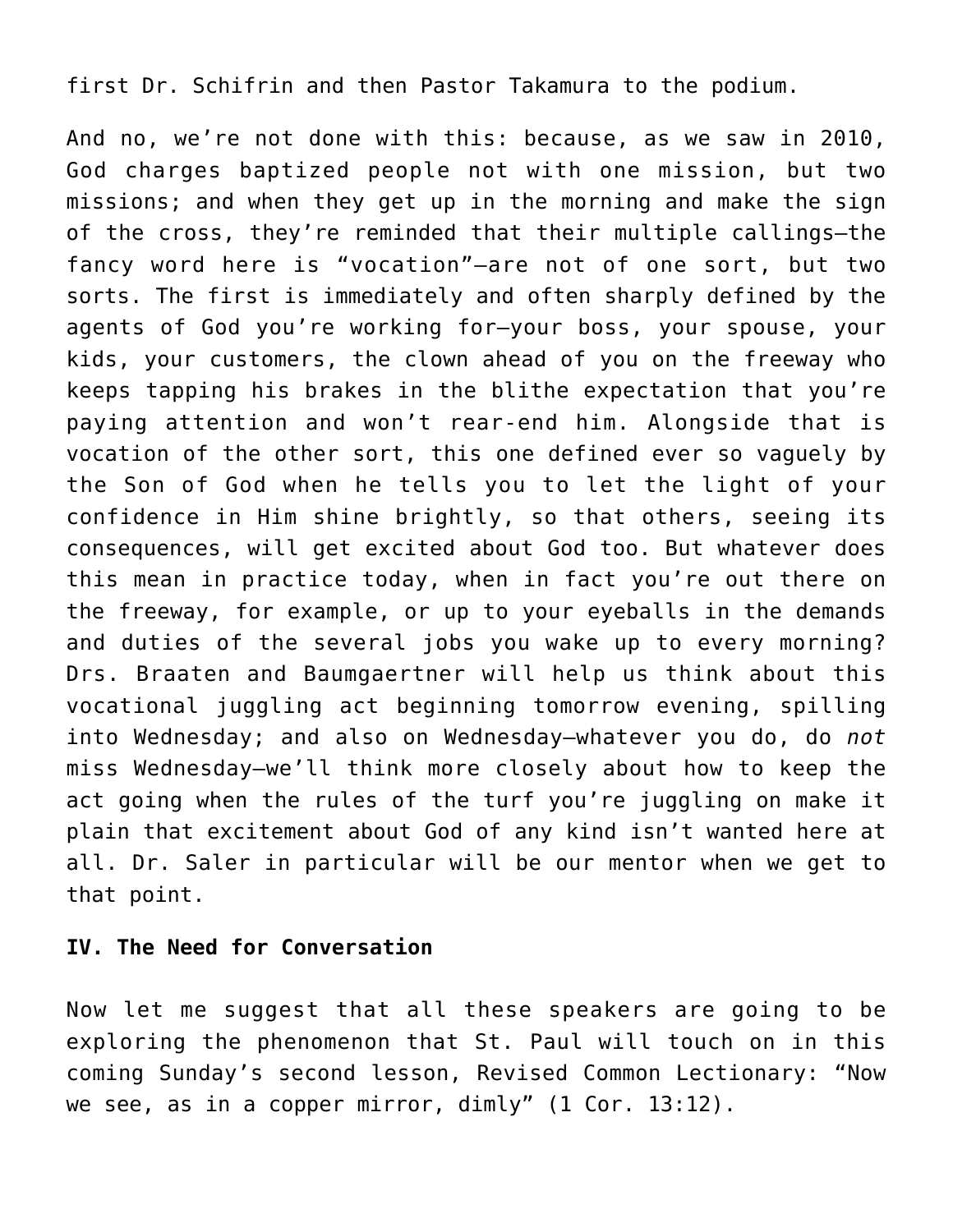Or consider the photo that appeared last month in *The New York Times,* of a man all but lost in the brutal smog that had settled stubbornly on Beijing for a stretch of days. This strikes me too as a useful metaphor for the problem we're all here to think and talk about these next many hours.

I underscore the "all" in that last sentence. Yes, the caliber of the people we get to hear from is such that I, for one, would be more than happy to sit here mute tomorrow, merely soaking in the verbal bath of whatever they'll happen to gush with. Yet such is the problem, so grimy the smog, so tarnished the mirror, that soaking doesn't do these days. It never has. We need to scrub, each of us, God's two-edged Word serving as cleanser, and some back-and-forth conversation as the brush. The aim is for each of us to go home with a hard-earned thought or two as a gift for the people the Holy Spirit insists on sending us to. They're busy scrubbing as well, though often badly. Instead of polishing the mirror, they scratch it. Instead of thinning the haze, they thicken it. For their sake, please plan on asking, talking, poking, prodding, until you've grabbed hold of that useful thought—the sudden insight, perhaps—anchored in Christ crucified and nothing less, that you can pass along with confidence. And while you're at it, let the confidence include the bold thought that what you got here, you got from God. If others find that arrogant and unseemly, so be it.

Remember, after all, that St. Paul spent an entire apostolic career impressing others as arrogant and unseemly. That's what happens when you're so gripped in the Gospel that you run around insisting on all this infernal two-ness that characterizes our Christian experience; though if Paul himself were here and into English word play, he'd insist, I'm sure, that we call it a *supernal* two-ness. It's not, after all, as if he made it up, or got it from the devil; though lots of folks along the way have thought so.